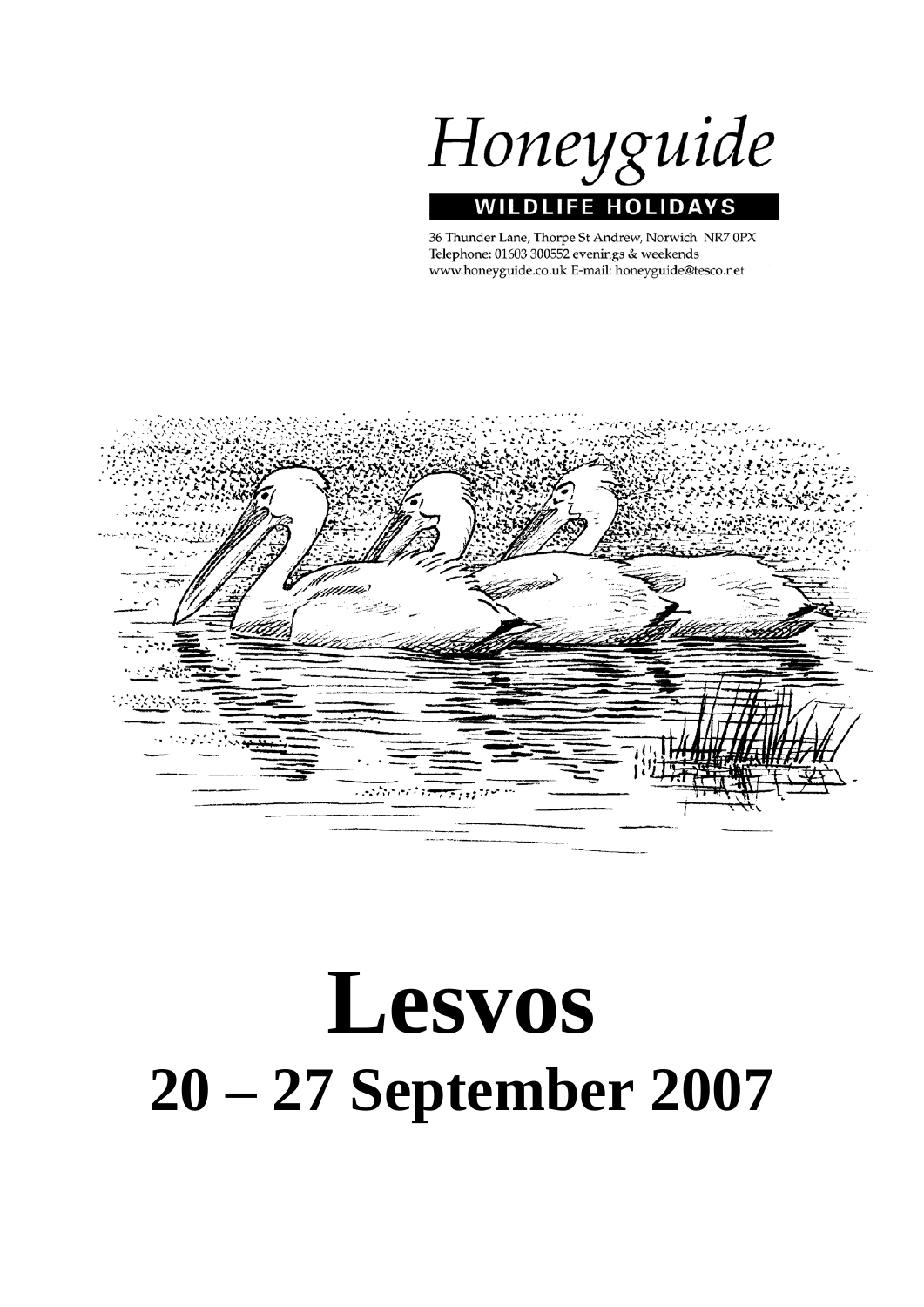# **Lesvos 20 – 27 September 2007**

**Holiday participants** John Rumpus Rosemary MacDonald

Marion Hession

Hilary MacBean

John Durdin

**Leader** Rob Lucking

Our hosts at Madonna Apartments in Vatera: Dimitra & Vaios Balkizas. www.vatera-lesvos.co.uk and www.lesvos-ecotourism.com

Report by Rob Lucking.

Middle spotted woodpecker illustration by Szabolcs Kokay from Gerard Gorman's *Woodpeckers of Europe* (Bruce Coleman Books) and reprinted here with their kind permission. Other illustrations by Rob Hume. Front cover: white pelicans.

As with all Honeyguide holidays, £25 of the price of the holiday was put towards a conservation project, in this case to Friends of Green Lesbos, from which we were pleased to meet John Bowers during the course of the holiday. The conservation contribution this year of £25 per person was supplemented by gift aid through the Honeyguide Wildlife Charitable Trust and unspent conservation money carried over from the 2006 holiday, leading to a total of £435 given to John Bowers for Friends of Green Lesbos, from whom a thank-you letter appears at the end of this report.

\_\_\_\_\_\_\_\_\_\_\_\_\_\_\_\_\_\_\_\_\_\_\_\_\_\_\_\_\_\_\_\_\_\_\_\_\_\_\_\_\_\_\_\_\_\_\_\_\_\_\_\_\_\_\_\_

The total for conservation contributions from all Honeyguide holidays since 1991 was at  $\text{\pounds}48,013$  at the end of September 2007.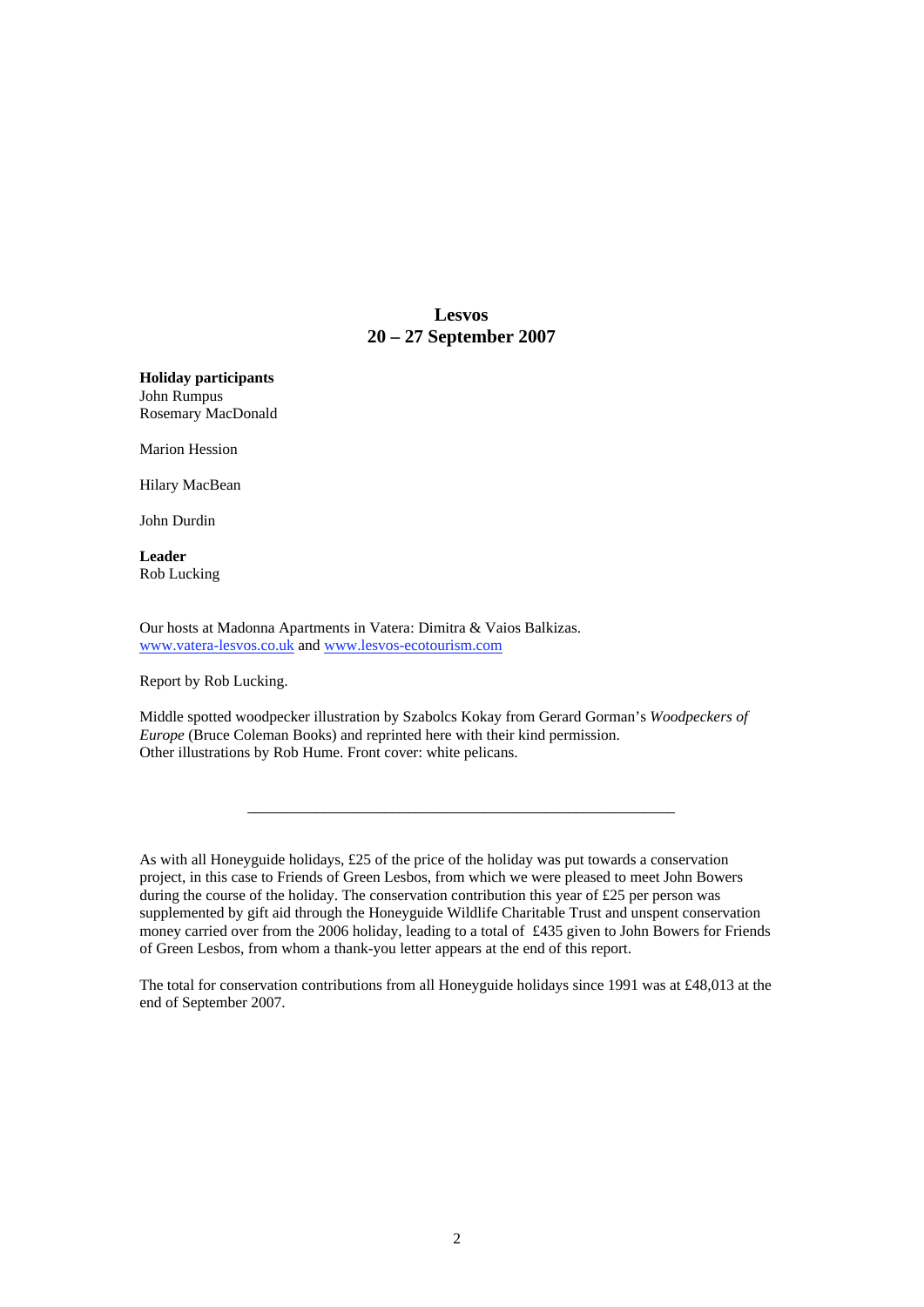### **Lesvos 20 – 27 September 2007**

#### **Itinerary**

#### **Thursday 20 September**

Morning flight from Gatwick to Mytilene & transfer to Vatera After lunch, local birding around Almiropotamus river, Vatera

#### **Friday 21 September**

Morning birding around Polichnitos Salt Pans, Lunch at Achladeri pinewoods and return to Vatera via Polichnitos Salt Pans

#### **Saturday 22 September**

Western Lesvos. Stop en route at the 'Grand Canyon' near Vatousa, Petrified Forest Museum in Sigri Lunch and afternoon walk at Petrified Forest Park then return via Ipsilou Monastery

#### **Sunday 23 September**

Morning walk at the eastern end of Vatera Bay Lunch in pinewoods between Kato Stavros & Ambeliko Afternoon birding at Kalloni Salt Pans & Achladeri

#### **Monday 24 September**

Morning drive to the north coast and birding around Petra Reservoir Lunch at Skala Sikaminias & afternoon walk to Kagia. Return to Vatera via the Napi Valley

#### **Tuesday 25 September**

Morning walk around the sweet chestnut woodland at Agiassos Taverna lunch at Agiassos and return to Vatera via Polichnitos Salt Pans

#### **Wednesday 26 September**

Morning birding at Polichnitos Salt Pans Lunch at Monasteraki & afternoon birding below Panaghias Damandriou Monastery

#### **Thursday 27 September**

Morning transfer to airport via Roman aquaduct at Moria Afternoon flight Mytilene to Gatwick

# **Daily diary**

#### **Thursday 20 September – Mytilene and Vatera**

The group met up in the early hours of Thursday morning at Gatwick Airport. Following a smooth check-in, our flight departed on time and we touched down at Mytilene airport at 12h30 local time. After collecting our baggage and loading the minibus, we transferred to Vatera (only missing one crucial turning!) and settled in to the Madonna Studios, our base for the week.

\_\_\_\_\_\_\_\_\_\_\_\_\_\_\_\_\_\_\_\_\_\_\_\_\_\_\_\_\_\_\_\_\_\_\_\_\_\_\_\_\_\_\_\_\_\_\_\_\_\_\_\_\_\_\_\_

After a very welcome lunch of soup and Greek salad, prepared by Dimitra, we spent a pleasant few hours exploring the mouth of the Almiropotamus (*Almiro* = salty and *potamus* = river) River in the western end of Vatera Bay.

The first find was a whinchat perched up on the beachcrest vegetation and a steady trickle of swallows heading south was a clear indication of birds on the move. A juvenile black-eared wheatear and a female red-backed shrike were a good finds by Hilary perched up on a nearby fence. A nearby border of Zinnias attracted around 20 painted lady butterflies.

The lack of summer rain was evident by the state of the parched vegetation however the lower reaches of the river held water along with 40-50 Balkan terrapins and a single white wagtail. Red-veined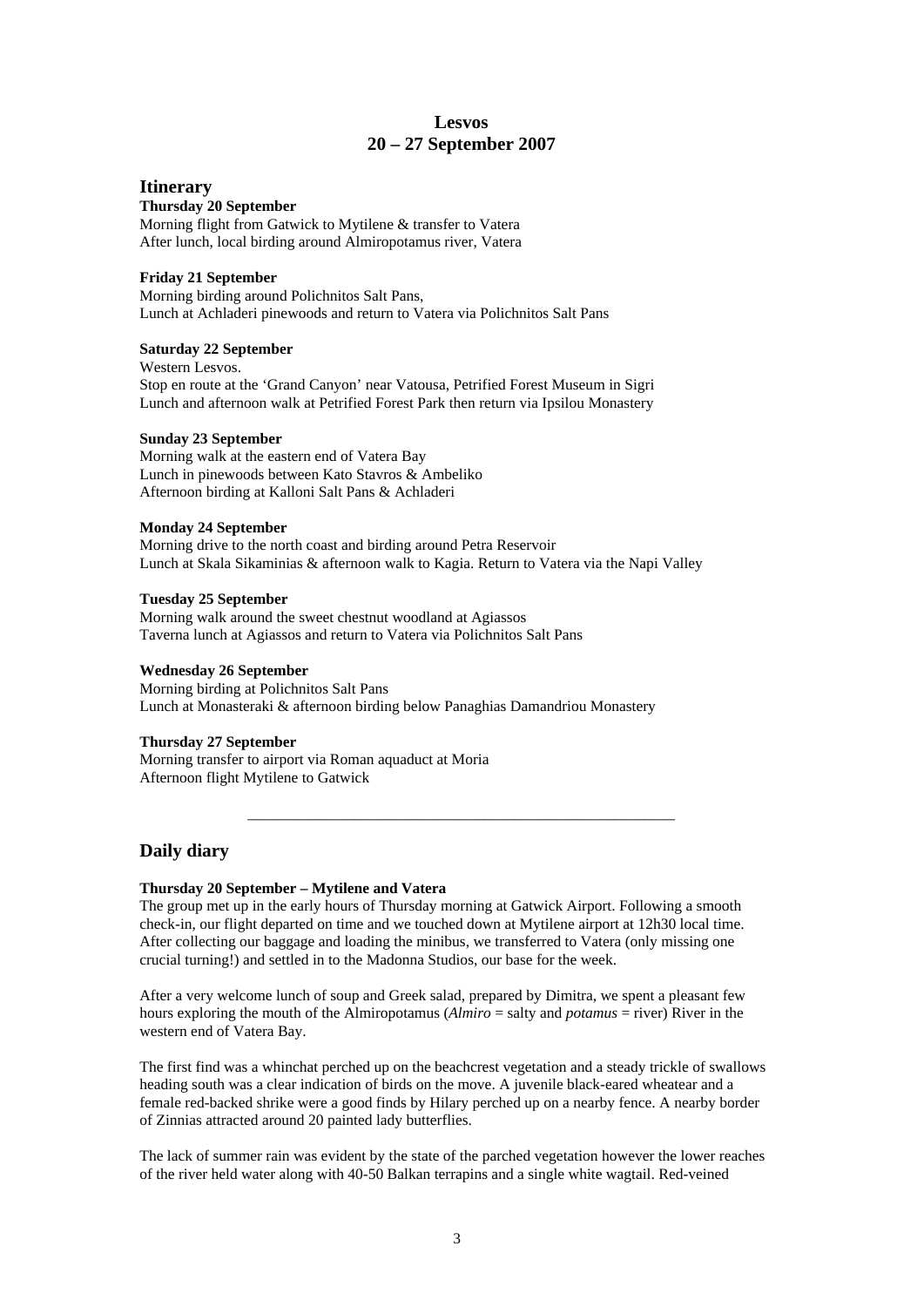darters, a rare migrant to the UK but widespread in the Mediterranean region, perched obligingly in the bankside vegetation.

From the bridge a raptor was spotted circling over the valley and try as we might to make it into something interesting, we had to settle for common buzzard. Still, plenty of time yet!

Over the river, a fallow field proved to be full of migrating birds, primarily willow warblers, gleaning insects from wild fennel – just about the only plant with flowers! We spent a good while watching these migrants frantically feeding up for their long migration and at times oblivious to our presence. Among the feeding warblers were a good number of red-backed shrikes, a single chiff-chaff and a handful more whinchats. The star bird however was a cracking male Sardinian warbler that perched obligingly on top of a bush for all to see. Upon arriving back at the minibus a naked man was admired by some of the group. No names will be mentioned except to point out that the group leader wasn't one of them!

To round off a tiring but rewarding day we dined *al fresco* at Maria's Taverna Kallamakia on the beachfront at Vatera before turning in for an early night full of anticipation for the week ahead.

#### **Friday 21 September – Polichnitos salt pans, Alikoudi Pool and Achladeri**

Our first full day on Lesvos dawned slightly cooler with a distant thunderstorm away to the northwest. A spot of pre-breakfast birding from the veranda revealed a blackbird, Sardinian warbler and spotted flycatcher.

After breakfast we loaded the minibus and headed off towards the Polichnitos Salt Pans, which we had heard the previous evening from Dirk Raes, a Belgian birder also staying at Madonna, held a good selection of waterbirds. A hasty stop by the side of the road just outside Vatera brought us a blue rock thrush, its speckled plumage indicating a 1<sup>st</sup> winter bird. We then carried on through Vrisa and the town of Polichnitos to Skala Polychnitou and the Polichnitos Salt Pans.



A large group of yellow-legged gulls loafed on a dried up patch of mud while in the salt pans themselves was a large group of greater flamingos. Across the entire salt pan complex we estimated at least 150 birds including a good 20 or so young birds. Whether these were born and bred on Lesvos or from one of the Turkish colonies was uncertain. A good selection of waders was also present including over 50 redshanks with a single spotted redshank among them, 5-6 marsh sandpipers, a similar number of greenshank offering good opportunities for comparison and a flock of 58 avocets. Smaller numbers of little stints, curlew sandpipers, ringed plovers, Kentish plovers and black-tailed godwits made up the supporting cast. A light-phase Eleonora's falcon flew over, panicking the feeding waders.

Among the larger water birds were eight immature spoonbills, 6-7 great white egrets, 20+ little egrets, at least eight black storks and a single white stork while more than 20 Mediterranean gulls loafed on the low bunds separating the pans.

Moving on from the salt pans, we headed towards Alikoudi Pool where we intended stopping for lunch but a combination of a dry pool and a

stiff onshore breeze encouraged us to review this idea and we headed on towards Achladeri, although not before admiring a group of 15-20 blue-headed wagtails and a single cuckoo.

We ate our packed lunch in the Calabrian Pine woodland at Achladeri and then spent some time looking for Krüpers nuthatch, one of Lesvos's speciality species. The woods were very quiet and despite hearing the nuthatches, they failed to reveal themselves to us. A short-toed treecreeper provided some recompense and autumn squill was a new species for the Honeyguide Lesvos plant list. We then headed to the nearby taverna overlooking the Kalloni Gulf for refreshments. Here we had fantastic views of a hunting short-toed eagle and another Eleonora's falcon flew overhead. A patch of heliotrope was another new plant species for the list.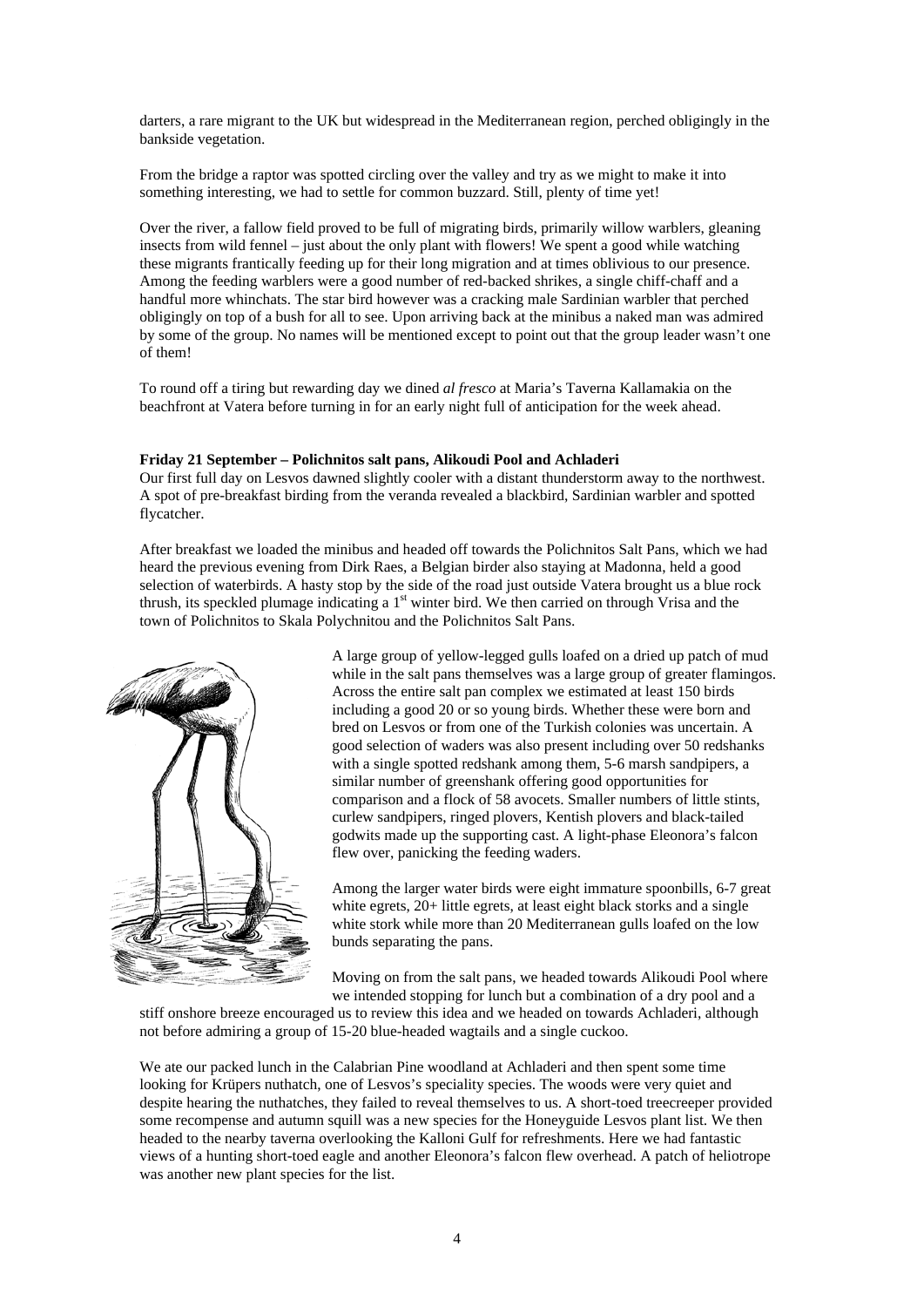As the salt pans had proved so good in the morning, we decided to retrace our steps and return to Vatera via the same route. Some of the group saw a Persian squirrel as it crossed the road in front of the van. Returning via the salt plans proved to be a good plan when John R said "Are those pelicans over there?" Sure enough, nine immature white pelicans were sitting in the corner of one of the salt pans, an excellent sighting!<sup>1</sup> A winter plumage black-necked grebe was another trip tick.

On the way back to Vatera a flock of around 20 bee-eaters flew through near Vrisa.

Being Friday, fish dominated the evening menu at Maria's with starters of taramasalata with freshly grilled sardines for main course and ice cream for desert.

#### **Saturday 22 September – Petrified Forest and Ipsilou Monastery**

A prompt departure after breakfast today for the long drive over to the west of the island and the Petrified Forest.

To break the drive, we stopped in a rocky gorge, christened the Grand Canyon by Richard Brooks in his book *Birding on the Greek Island of Lesvos*, between Vatousa and Andissa. The change in vegetation was noticeable as we left the olive groves behind and moved into oak country. Two species dominated – Hermes Oak with its holly-like leaves and Valonia Oak with its distinctive acorn with long, fleshy scales on the cup. A third species, Gall Oak, was identified later from a leaf. A flock of at least 20 crag martins gave good views as they hawked for insects in the valley showing clearly the diagnostic two small white squares on the tail. A distant blue rock thrush patrolled the tops of the crags. A loud call, reminding us of wood warbler, confused us for a while until we linked it with at least two western rock nuthatches hopping along the cliff face. Two sombre tits were also a good find.

Pushing on, we made Sigri by midday and visited the excellent Natural History Museum of the Petrified Forest of Lesvos. The Petrified Forest on Lesvos is the remains of a sub-tropical forest found in the Aegean over 20 million years ago comprising palms, pine trees and relatives of the Giant Sequoia. Pyroclastic flows from a volcanic eruption covered the forest and over time the organic material of the trees was replaced by silica molecules perfectly fossilising the trees in situ. We listened to an informative presentation and looked at the museum exhibits before moving on to the Petrified Forest Park itself for lunch and a walk round.

During lunch we watched a family of black-eared wheatears foraging in front of us. After lunch we made a bee-line for the largest of the petrified trees in the park, a 7m high Sequoia with a girth of over 8m.The detail of the bark and the structure of the wood was quite incredible. Bird-wise, the park was very quiet with Eleonora's falcon and western rock nuthatch the only birds of real note.

After the Petrified Forest, we drove the short distance to Ipsilou Monastery built on the top of an extinct volcanic dome. Some of the group visited the small museum set up by the resident monks to display the various religious artefacts held by the monastery. Again, birds were few and far between but a chukar was the first for the trip and we had excellent views of another western rock nuthatch taking seeds and breaking them against a rock just several metres below us.

Another delicious meal at Maria's with vegetable soup and stuffed vegetables. No-one could manage the cake for desert!

#### **Sunday 23 September -Vatera Bay, Kalloni salt pans and Achladeri**

After yesterday's travelling, we started the day locally at the eastern end of Vatera Bay. We found a good selection of the usual migrants feeding around the areas of cultivation including at least 3 whinchats, two red-backed shrikes and a number of spotted flycatchers. An immature woodchat shrike and a female Sardinian warbler were probably resident birds. We also saw our first cirl bunting of the trip, a flock of 21 bee-eaters flew over and a blue rock thrush was the only inhabitant of an abandoned

<sup>&</sup>lt;sup>1</sup> We later discovered that Dirk Raes saw 11 pelicans flying into the salt pans earlier that afternoon and up to 18 were present later in the week. According to John Bowers, this was probably the largest flock of white pelicans recorded on Lesvos for 20-30 years.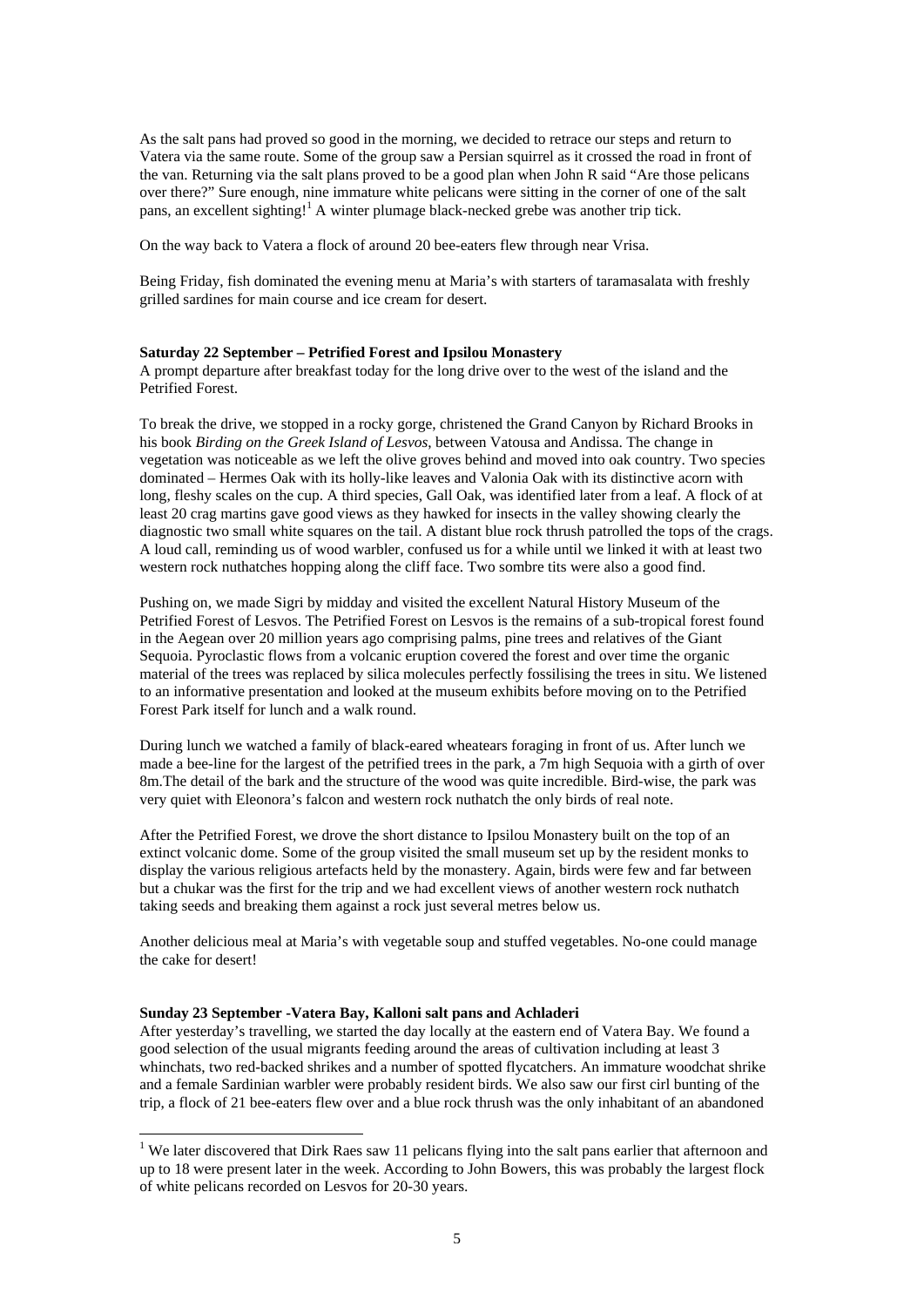hotel project. The star bird of the morning however was an adult lesser spotted eagle which steadily flew east past us before disappearing over the wooded ridge. Of the butterflies, small heath and Lang's short-tailed blue were new species. Before moving on, we retraced our steps back down Vatera Beach to admire the small clumps of sea daffodil growing at the top of the beach.

Our quest for Krüper's nuthatch continued as we drove up the pinewoods between Kato Stavros and Ambeliko and located the water storage tank where the nuthatches had been seen drinking the day before. As it was a nice spot for lunch, we climbed the hill behind the water tank and settled down with our packed lunches and with a good view over the tank. No nuthatches though!

After lunch we drove up to the Kalloni salt pans on the northern shores of Kalloni Bay. From the new EU-funded hide we had a good view over the salt pan complex and estimated over 400 greater flamingos. Unfortunately that was about the sum total of birds on the salt pans as the water levels were too high for smaller wading birds so we quickly left the salt pans and headed back to a promising looking area near Achladeri where a river entered the gulf. Here at least five kingfishers noisily flew up and down the river obligingly perching on the remains of an old river bridge and a flock of 20 beeeaters gave excellent views as they took bees from the beehives nearby. Two little grebes were new for the trip list as was wood grayling butterfly.

We then had another crack at the Krüper's nuthatch at the pine wood site we visited two days ago. The woods were again very quiet yielding only spotted flycatcher, short-toed treecreeper and fly-over short-

toed eagles and black stork. Eventually after an hour and a half searching and just as panic was beginning set in first one, then two Krüpers nutchatches were located quietly feeding in the tree tops and everyone enjoyed good views of this enigmatic little bird.

On the way down to Maria's for our evening meal we heard two birds flying overhead making a croaking call. One bird was seen silhouetted against the night sky and it was a medium sized bird with broad, rounded wings. We later concluded that they were night herons. Dinner tonight was stuffed vine leaves (dolmades) for starters and goat casserole for main course.



#### **Monday 24 September – northern Lesvos**

A trip up to the scenic north of the island today took us back past Achladeri where the army was setting up camp in force. Good job we saw the Krüper's yesterday!

On the north coast, a quick look out to sea between Petra and Molivos revealed little of note except good views of a minaret in nearby Turkey! Next stop was Petra reservoir only to find that the reservoir was completely dry! Disappointed but undaunted, we birded around the reservoir finding only a selection of commoner migrants although kestrel and Cetti's warbler were new for the trip. We also added a few new butterflies – clouded yellow, common blue, grayling and meadow brown. Joint-pine was a new plant and some of the group watched a large green lizard.

We then headed off to the picturesque fishing village of Skala Sikaminias for lunch and walked across the nearby headland to the bay of Kagia. A grey wagtail was a new species and starred agama lizards, a species with a restricted range in Europe, appeared quite common. Back in Skala Sikaminias we had a drink in one of the tavernas surrounding the village square. Unfortunately we couldn't count the scarlet macaw on our list! A cardinal butterfly, one of the largest fritillaries in Europe, was a new species with a rather worn individual frequenting a *Lantana* plant in the centre of the village. An Egyptian locust was also found nearby.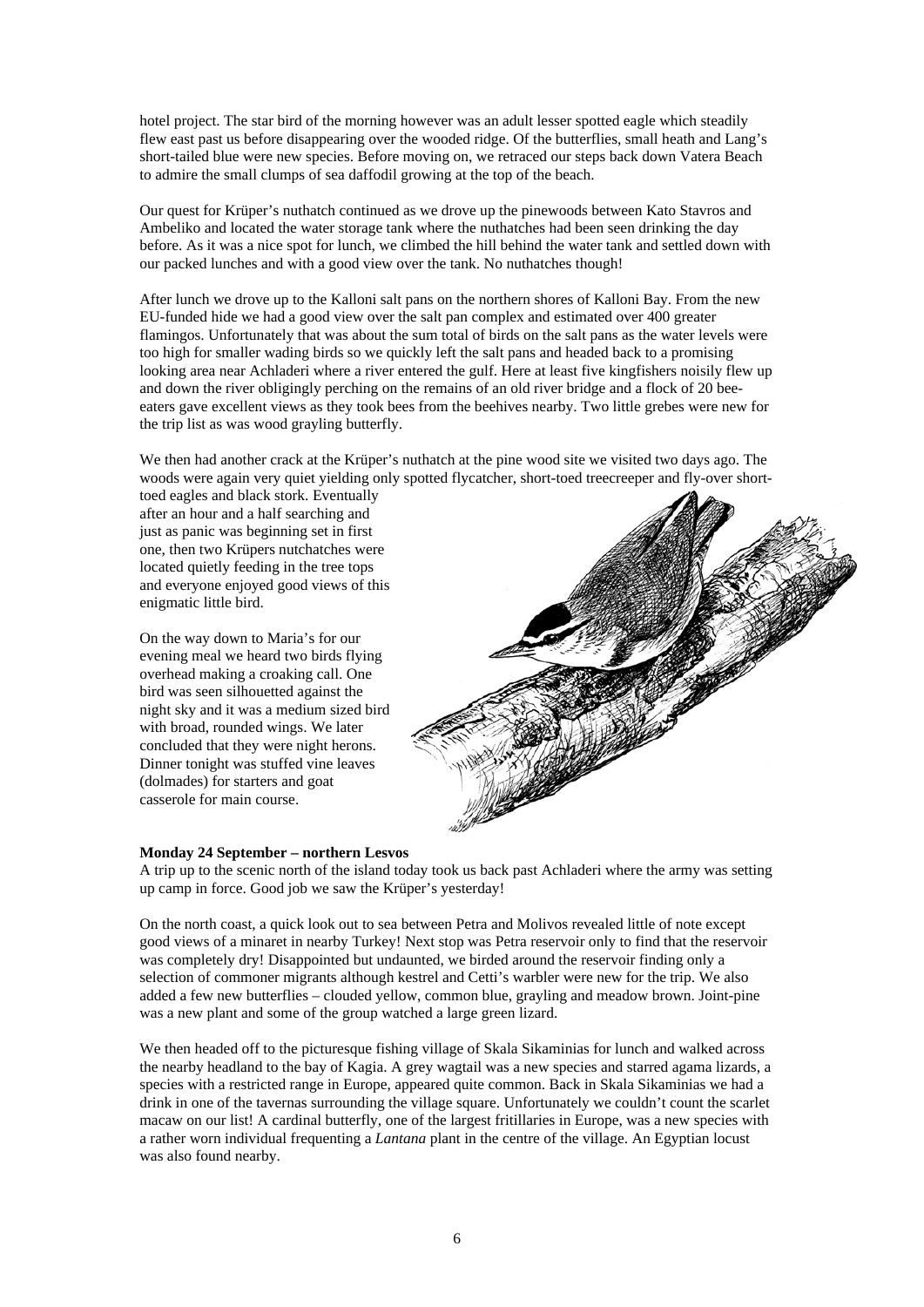On the drive back via Mandamados, the Napi Valley proved our salvation with a good selection of birds feeding around a sheep field. At least three western rock nuthatches fed along a stone wall and two sombre tits gave good views. Two middle spotted woodpeckers were seen flying through the olives although we never got good views of them at rest. Cirl bunting, garden warbler, blackcap, spotted flycatcher, lesser whitethroat, whitethroat and redstart made up the supporting cast.

We arrived back in Vatera to find the whole island in darkness following a power cut making showering and interesting affair! Down at Maria's we netted a large convolvulus hawkmoth which we took back for photographing to identify back in the UK and Dirk amused us all by leaping about in the middle of the road to catch a large black house cricket!

Another excellent meal of deep fried courgette slices for starters, mousaka for main course and fruit for desert.

#### **Tuesday 25 September – Agiassos, the foothills of Mount Olympus**

Today's excursion took us to the mountain village of Agiassos, nesting in the shadow of Mount Olympus, the highest peak on Lesvos. To work up an appetite we did a circular walk through the sweet chestnut woods just to the east of Agiassos. Walking through the village to the start of the walk we stopped at the church of Zoodochou Pigis (Spring of Life) with its bell and clock tower and then made our way up the Kaldirim paths into the woods. The mauve flowers of autumn crocus *Colchicum* sp. speckled the woodland floor.



Many of the birds we saw and heard were familiar to us all – blackbird, robin, wren, blue and great tits. Brief but excellent views were had of a hawfinch as it sat out in the open atop a dead tree and a big female goshawk ducked through the trees at the bottom of the valley. A Persian squirrel and fleeting glimpses of a middle spotted woodpecker reminded us that we were in Greece.

Crossing the head of the valley we came across the black and red seed heads of peonies and a large shaggy inkcap. A steep climb back up the valley brought us back into Agiassos and to our meze lunch in a taverna at the top end of the village. After lunch we wandered leisurely back down to the van stopping in the various shops lining the street. Some of the group visited the church of Panayia Vrefokratoussa with its improbable number of hanging oil lamps.

After Agiassos, we paid another visit to Polichnitos Salt Pans, this time walking along the track between the pans and the beach with the sun behind us. We saw much the same range of birds as before with 10 black storks and singles of spoonbill and white pelican. A flock of 19 Sandwich terns was

new and a very confiding juvenile woodchat shrike gave excellent views.

At dinner tonight, John Bowers joined us and gave a very informative overview of the activities of the Friends of Green Lesbos, a local group set up to lobby for the better protection of the important sites for nature conservation on the island. This year's donation from the holiday was given to the Friends of Green Lesbos and it was reassuring to know that this small but influential group is working hard to protect this beautiful island.

#### **Wednesday 26 September – Around Polichnitos**

In the morning a return visit was made to Polichnitos Salt Pans where we heard the night before that two broad-billed sandpipers had been seen earlier in the week. Sadly we didn't find the broad-billed sandpipers but were treated to the amazing spectacle of a feeding frenzy of 11 black storks, 11 grey herons, 10 little stints, three great white egrets and at least 50 black-headed gulls all feeding in one ditch where we presume a school of fish had been isolated. A single Eleonora's falcon shot through and Marion picked up a single black-winged stilt – the first of the trip and in spring one of the commonest (and noisiest) waders on the island.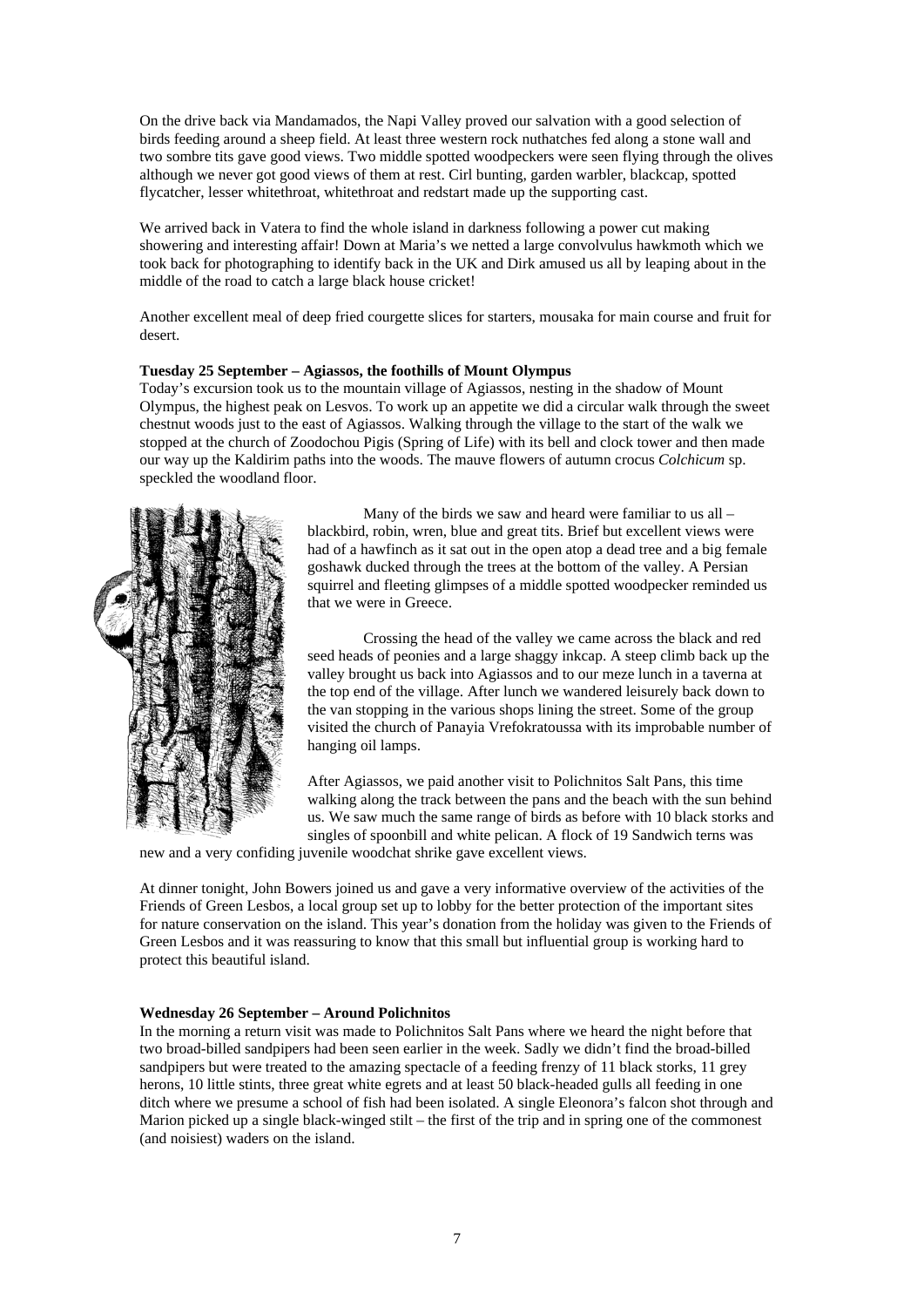By late morning the heat haze made viewing over the salt pans difficult and many of the group turned to beachcombing finding an impressive selection of shells! Two gulls flying away from us of the Gulf of Kalloni were probably slender-billed gulls.

After a drink stop at the side of the harbour at Skala Polychnitou, we followed directions given to us by John Bowers the previous night to a small chapel at Monasteraki overlooking the mouth of the Gulf of Kalloni. With its spring of freshwater (housing a fat marsh frog), seating and table it proved to be an ideal picnic spot and we whiled away a few hours in the heat of the day watching to see what came in to drink. A hobby overhead was a new species and a selection of commoner birds visited the spring including blackcap, garden warbler, spotted flycatcher and fleeting glimpses of a middle spotted woodpecker. On the walk back to the minibus, a praying mantis was spotted crossing the track. This was duly photographed from all angles after which it was picked up and placed in the vegetation by the side of the path out of harm's way.

We then visited another site suggested to us by John at the monastery of Panaghias Damandriou where another small spring emerged from just below the monastery. There were not many small birds there although this was compensated for by superb views of a short-toed eagle carrying a snake.

The final destination of the day was the Polichnitos thermal springs where, due to volcanic activity, hot water bubbles up to the surface and is piped off into a nearby thermal spa. A stonechat was a new species for several people.

After a quick shopping trip to Polichnitos to pick up some of the local specialities (baklava and cheese mainly!), we returned to Vatera and a splendid meze dinner at Maria's including the local speciality dish *sardhelles pastes* – fresh sardines preserved in salt for around eight hours.

#### **Thursday 27 September – Mytilene and home**

Our final morning on Lesvos and we finished in style by picking up a small number of Cory's shearwaters from Dimitra's patio. After our final breakfast and farewells to Dimitra and Viaos, we drove to the airport via the remains of a second-century AD Roman aquaduct on the outskirts of the village of Moria near Mytilene. And what an adventure that proved to be! Diligently following the signs to the aquaduct through the village, we were perplexed by a number of locals waving and gesticulating but ignored them and drove on by. After a slight delay, while we negotiated our way around a car parked on the side of what was probably the narrowest part of the street and found our way to the aquaduct. Home to a large number of house sparrows, we marvelled at its impressive construction and remarkable condition.

On the way back the fun really started when we discovered the road we needed through the village was blocked. A kindly man jogged in the front of the minibus leading us through the narrow backstreets of Moria. John D pointed out that he'd never been so close to a wall as we drove through one street with millimetres to spare! Arriving back in the centre of Moria we understood what the waving, gesticulating locals were trying to tell us earlier. A huge cement lorry was completely blocking the main road through the village. We thanked our guide and continued our onward journey to the airport.

Our passage through check-in was uneventful although seating in the airport departure lounge was not really sufficient to cater for the three planeloads of passengers waiting to depart! Our flight departed more or less on schedule and we made good time arriving back at Gatwick at 15h30.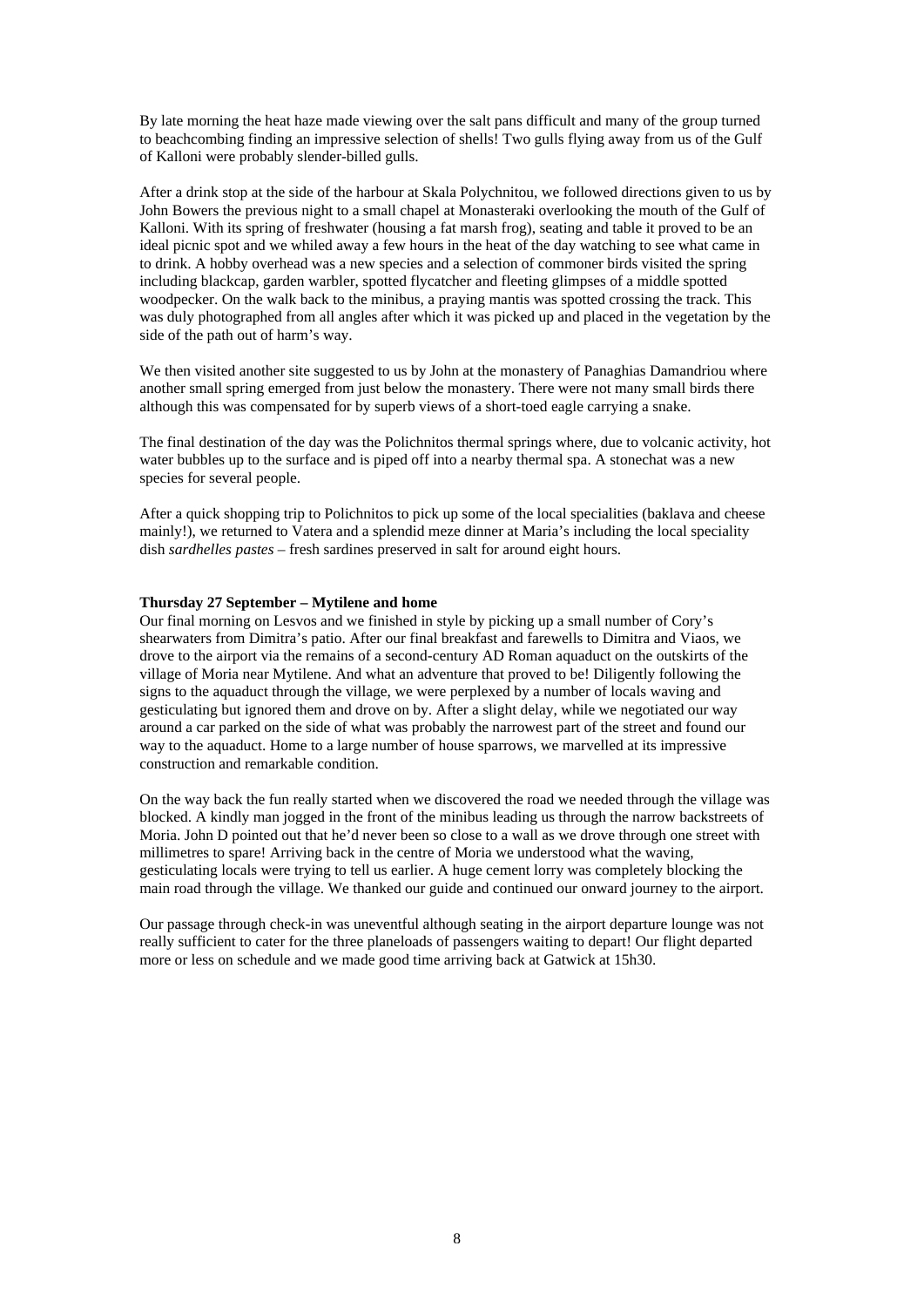# **Systematic lists**

#### **Birds**

**Little grebe** *Tachybaptus ruficollis* Two near Achladeri 23 September

#### **Black-necked grebe** *Podiceps nigricollis*

One winter plumage bird at Polichnitos Salt Pans on 21 & 26 September.

**Cory's (Scoppoli's) shearwater** *Calonectris (diomedea) diomedea* At least 6 flying east off Vatera on 27 Setember.

#### **Shag** *Phalacrocorax aristotelis*

Seen almost daily around the coast with a notable count of 19 at Polichnitos Salt Pans on 21 September with 11 there on 25 September

#### **White pelican** *Pelecanus onocrotalus*

Nine immatures at Polichnitos Salt Pans on the afternoon of 21 September; one immature at Polichnitos Salt Pans on 25 September

#### **Night heron** *Nycticorax nycticorax*

Two flew over Vatera after dark on 24 September, identified by their croaking call.

#### **Little egret** *Egretta garzetta*

Up to 20 at Polichnitos salt pans throughout. Also seen in small numbers from the bus when passing Kalloni Salt Pans.

#### **Great white egret** *Egretta alba*

Six at Polichnitos Salt Pans on 21 September; 2 at Kalloni Salt Pans on 23 September; 2 near Achladeri on 24 September; 18 at Polichnitos Salt Pans on 25 September and 3 there on 26 September.

#### **Grey heron** *Ardea cinerea*

One at the mouth of the Almiropotamus River on 20 September; around 6 at Polichnitos Salt Pans on 21 September; 2-3 near Achladeri on 23 and 24 September; 18 at Polichnitos Salt Pans on 25 September with 11 there on 26 September.

#### **Black stork** *Ciconia nigra*

At least eight at Polichnitos Salt Pans on 21 September; one over Achladeri on 23 September; 10 at Polichnitos Salt Pans on 25 September and 11 there on 26 September.

#### **White stork** *Ciconia ciconia*

One at Polichnitos Salt Pans on 21, 25 & 26 September

#### **Spoonbill** *Platalea leucorodia*

Eight at Polichnitos Salt Pans on 21 September; 1 at Polichnitos Salt Pans on 25 September

#### **Greater flamingo** *Phoenicopterus ruber*

Around 150 at Polichnitos Salt Pans throughout; at least 400 at Kalloni Salt on 23 September;

#### **Short-toed eagle** *Circaetus gallicus*

One at Achladeri on 21 September; one near Vatousa and two at the Grand Canyon on 22 September; 1 at Achladeri on 23 September; 1 near Petra on 24 September; 1 at Monasteraki and 1 at Panaghias Damandriou Monastery on 26 September.

**Goshawk** *Accipiter gentilis* One female at Agiassos on 25 September

**Sparrowhawk** *Accipiter nisus*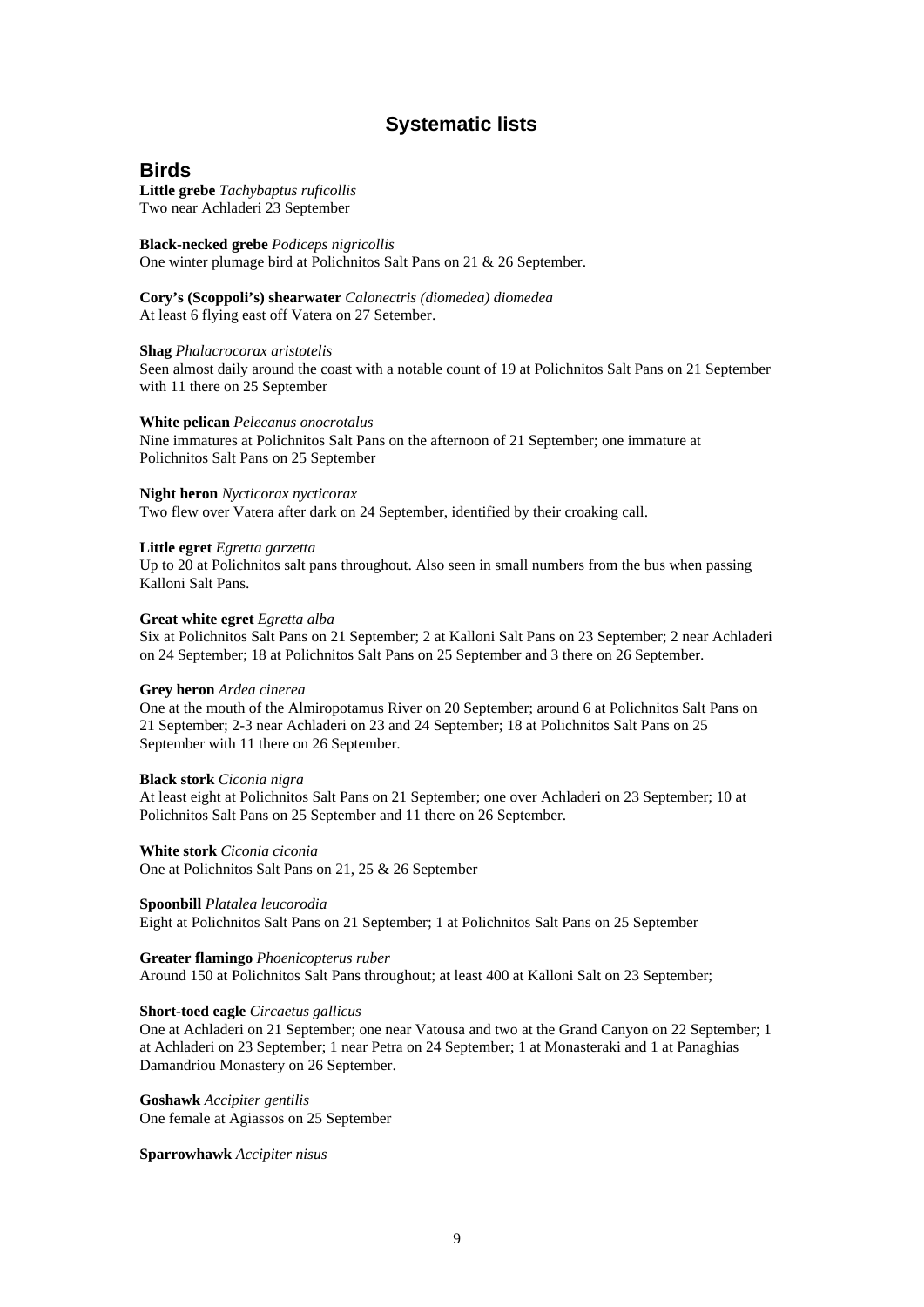One at eastern end of Vatera Bay & 1 in pine woods between Kato Stavros & Ambelico on 23 September; 1 near Petra on 24 September; 3 at Agiassos on 25 September

#### **Common buzzard** *Buteo buteo*

One at Vatera on 20 September; five over the eastern end of Vatera Bay on 23 September; one in the Napi Valley on 24 September; 1 at Agiassos on 25 September

**Lesser spotted eagle** *Aquila pomarina* One over the east end of Vatera Bay on 23 September.

**Kestrel** *Falco tinnunculus* One at Petra reservoir on 24 September

**Hobby** *Falco subbuteo* One at Monasteraki on 26 September

#### **Eleonora's falcon** *Falco eleonorae*

One at Polichnitos Salt Pans, two near Skala Vasilikon, two over Achladeri pine woods and one over the taverna at Achladeri on 21 September; one over the Petrified Forest on 22 September; one at Polichnitos Salt pans on 26 September.

**Chukar** *Alectoris chukar* One at Ipsilou Monastery on 22 September;

**Black-winged stilt** *Himantopus himantopus* One at Polichnitos Salt Pans on 26 September

**Avocet** *Recurvirostra avosetta* 58 at Polichnitos Salt Pans on 21 September; 120 at Kalloni Salt Pans on 24 September; 68 at Polichnitos Salt Pans on 26 September.

**Ringed plover** *Charadrius hiaticula* 3-4 at Polichnitos Salt Pans on 21, 25 & 26 September.

#### **Kentish plover** *Charadrius alexandrinus*

5 at Polichnitos Salt Pans on 21 September. Also present on 25 September with 16 there on 26 September.

**Little stint** *Calidris minuta* 2 at Polichnitos Salt Pans on 21 & 25 September with 9 there on 26 September.

**Curlew sandpiper** *Calidris ferruginea* 2 at Polichnitos Salt Pans on 21 September with 1 there on 25 September and 4 on 26 September.

**Snipe** *Gallinago gallinago* 1 at Polichnitos Salt Pans on 21 September.

**Black-tailed godwit** *Limosa limosa* 3 at Polichnitos Salt Pans on 21 September.

**Curlew** *Numerius arquata*

1 near Kalloni Salt Pans on 22 September; 2 at Kalloni Salt Pans on 23 September; 1 near Kalloni Salt Pans on 24 September

**Redshank** *Tringa totanus*

55 at Polichnitos Salt Pans on 21 September with around 20 there on 25 September and at least 60 on 26 September.

**Spotted redshank** *Tringa erythropus* 1 at Polichnitos Salt Pans on 21 September.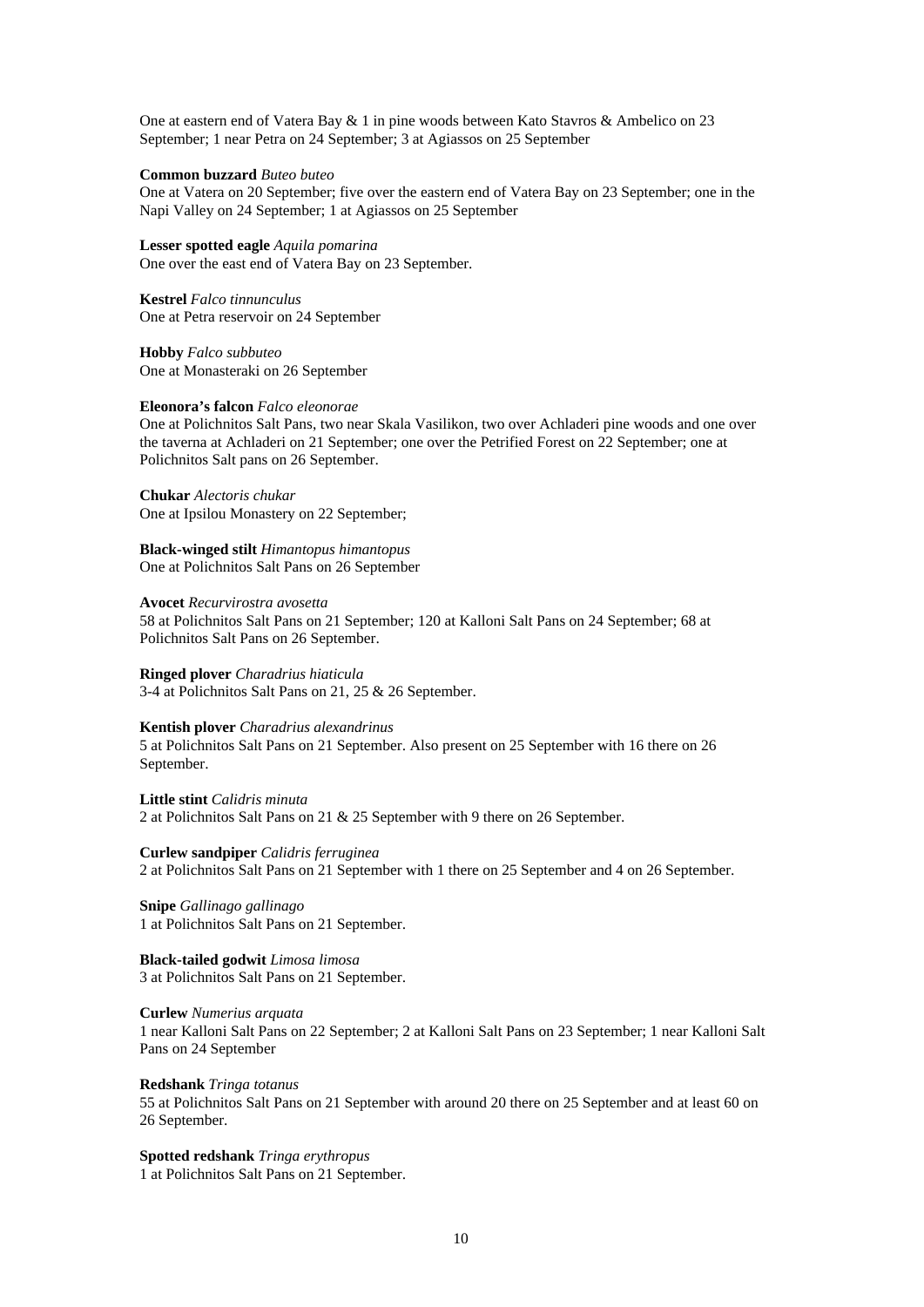#### **Marsh sandpiper** *Tringa stagnatilis*

5-6 at Polichnitos Salt Pans on 21 September.

#### **Greenshank** *Tringa nebularia*

5-6 at Polichnitos Salt Pans on 21 September; one near Kalloni Salt Pans on 22 & 24 September; 2 at Polichnitos Salt Pans on 25 September with 7 there on 26 September.

#### **Common sandpiper** *Actitis hypoleucos*

Two at Polichnitos Salt Pans on 25 & 26 September.

#### **Mediterranean gull** *Larus melanocephalus*

23 at Polichnitos Salt Pans and 1 at Skala Vasilkon on 21 September; 29 at Polichnitos Salt Pans on 25 September; 3 at Skala Polichnitos on 26 September.

#### **Black-headed gull** *Larus ridibundus*

Ca 20 at Polichnitos Salt Pans on 21 September; small numbers at Kalloni Salt Pans on 22 & 24 September; 29 at Polichnitos Salt Pans on 25 September with over 50 there on 26 September.

#### **Slender-billed gull** *Larus genei*

Two probables at Polichnitos Salt Pans on 26 September.

#### **Yellow-legged gull** *Larus cachinnans michahellis*

Seen throughout. Significant counts of 100+ at Polichnitos Salt Pans on 21 September with over 600 there on 25 September.

**Sandwich tern** *Sterna sandvicensis* 19 at Polichnitos Salt Pans on 25 & 26 September

# **Rock dove/feral pigeon** *Columba livia*

Seen daily – most more feral pigeon than rock dove!

# **Collared dove** *Streptopelia decaocto*

See daily throughout the island

**Cuckoo** *Cuculus canorus* 1 at Alikoudi Pool on 21 September

#### **Common swift** *Apus apus*

One at eastern end of Vatera Bay on 23 September;

#### **Kingfisher** *Alcedo atthis*

One at eastern end of Kalloni Bay and five near Achladeri on 23 September

**Bee-eater** *Merops apiaster* Migrating groups seen or heard most days.

#### **Middle spotted woodpecker** *Dendrocopos medius*

Two in the Napi Valley on 24 September; 1 seen and several heard in the sweet chestnut woods at Agiassos on 25 September; 1 at Monasteraki on 26 September and heard at Panaghias Damandriou Monastery the same day.

**Crested lark** *Galerida cristata* Common throughout the island

**Sand martin** *Riparia riparia* 1 at Vatera on 20 September; several at Vatera on 24 September

#### **Crag martin** *Ptyonoprogne rupestris*

20+ at the Grand Canyon on 22 September; 3 near Vafios on 24 September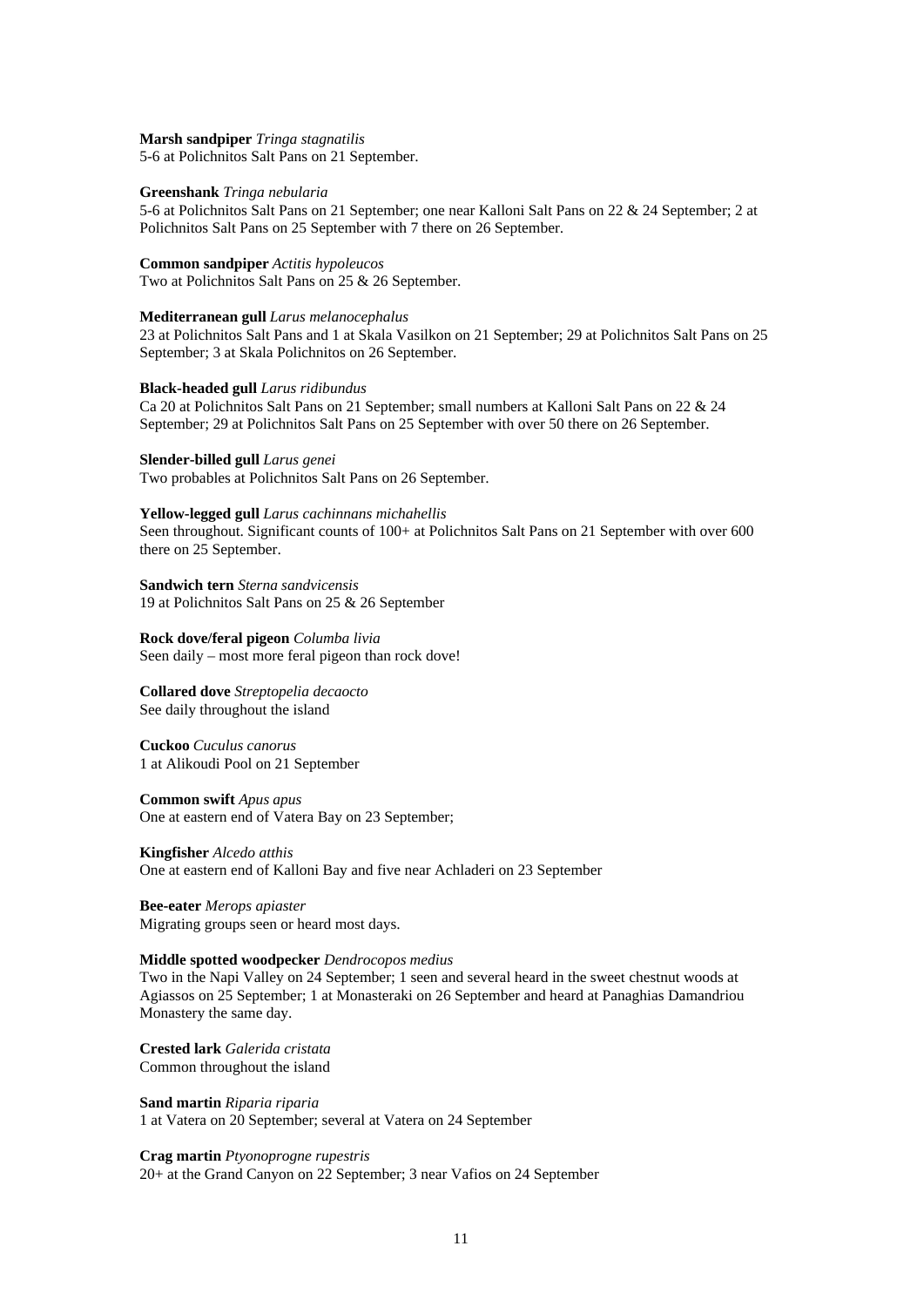**Swallow** *Hirundo rustica* Seen throughout with a marked southerly passage of migrating birds

**House martin** *Delichon urbica* Common near Kalloni Salt Pans on 22 and 24 September

#### **Yellow wagtail** *Motacilla flava flava* (Blue-headed Wagtail)

15-20 at Alikoudi Pool on 21 September; one flew over Petrified Forest Museum on 22 September; several at the eastern end of Vatera Bay on 23 September

#### **Grey wagtail** *Motacilla cinerea*

One at Skala Sikiminia on 24 September; 1 at Polichnitos Salt Pans on 25 & 26 September

#### **White wagtail** *Motacilla alba*

Seen in small numbers around all wetland habitats

#### **Wren** *Troglodytes troglodytes*

2-3 in the sweet chestnut woodland at Agiassos on 25 September

#### **Robin** *Erithacus rubecula*

Two in the sweet chestnut woodland at Agiassos on 25 September & 1 at Panaghias Damandriou Monastery on 26 September.

#### **Redstart** *Phoenicurus phoenicurus*

Two outside Madonna Studios on 23 September; 1 at Petra Reservoir & 2 in the Napi Valley on 24 September; several at Agiassos on 25 September

#### **Whinchat** *Saxicola rubetra*

Seen daily in small numbers throughout. 6-8 at the mouth of the Almiropotamus River at Vatera on 20 September; 1 at Polichnitos Salt Pans on 21 September; at least 3 at the eastern end of Vatera Bay on 23 September; 2 at Polichnitos Salt Pans on 26 September.

#### **Stonechat** *Saxicola torquata*

One at Achladeri on 24 September; one at Polichnitos Thermal Springs on 26 September.

#### **Black-eared wheatear** *Oenanthe hispanicus melanoleuca*

Small numbers seen throughout. Family group of 5 at Petrified Forest 22 September

#### **Blue rock thrush** *Monticola solitarius*

1 first winter near Vatera on 21 September; 1 at Grand Canyon on 22 September; one in the uncompleted hotel at the east end of Vatera Bay on 23 September; one at Petra Reservoir on 24 September; one on the church at Agiassos on 25 September

#### **Blackbird** *Turdus merula*

1 at Madonna Studios on 21 September; several at Grand Canyon on 22 September; several at Petra Reservoir and in the Napi Valley on 24 September; common in the sweet chestnut woodland at Agiassos on 25 September

#### **Cetti's warbler** *Cettia cettia*

One heard at Petra Reservoir on 24 September

#### **Sardinian warbler** *Sylvia melanocephala*

Singles at Madonna Studios most days. Also at Almiropotamus River mouth on 20 September and east end of Vatera Bay on 23 September.

**Lesser whitethroat** *Sylvia curruca*

One at Petra Reservoir and 1 at Napi Valley on 24 September

**Whitethroat** *Sylvia communis*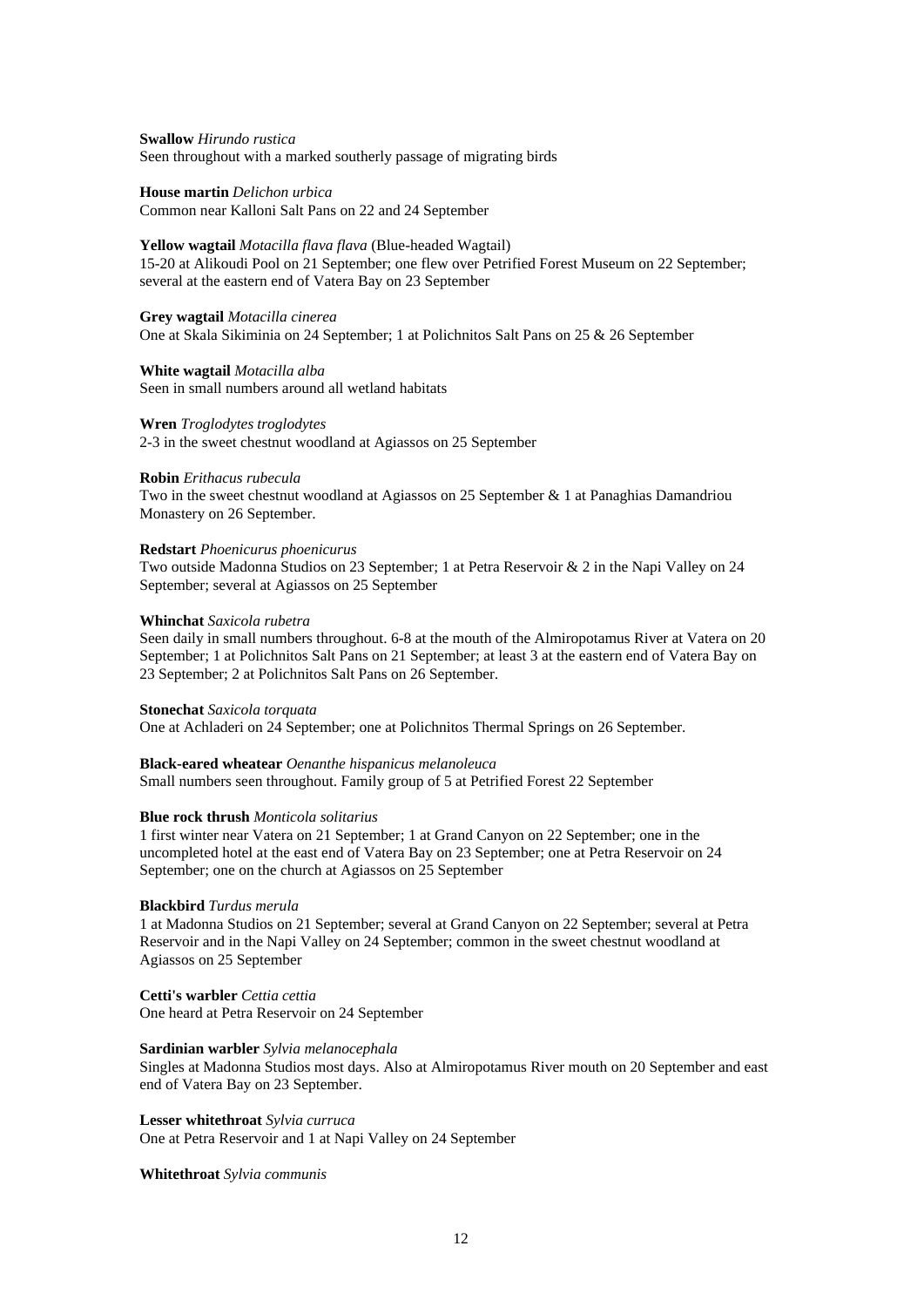2-3 by Madonna Apartments on 23 September; 1 at Napi Valley on 24 September; 1 at Monasteraki on 26 September.

#### **Garden warbler** *Sylvia borin*

4 at Napi Valley on 24 September, 1 at Monasteraki on 26 September.

#### **Blackcap** *Sylvia atricapilla*

1 male in pine woods between Kato Stavros and Ambelico on 23 September; 1 female at Napi Valley on 24 September; several at Monasteraki and Panaghias Damandriou Monastery on 26 September.

# **Chiff-chaff** *Phylloscopus collybita*

One near the Almiropotamus River mouth on 20 September.

#### **Willow warbler** *Phylloscopus trochilus*

Seen throughout with particularly large numbers near the Almiropotamus River mouth on 20 September.

#### **Spotted flycatcher** *Muscicapa striata*

Seen throughout with particularly large numbers near the Almiropotamus River mouth on 20 September.

#### **Sombre tit** *Parus lugubris* Two at Grand Canyon on 22 September; 2 at Napi Valley on 24 September

**Blue tit** *Parus caeruleus* Common throughout

#### **Great tit** *Parus major* Common throughout

#### **Krüper's nuthatch** *Sitta krueperi*

Heard at Achladeri on 21 September; two seen at Achladeri on 23 September

#### **Western rock nuthatch** *Sitta neumayer*

Two at Grand Canyon, one at Petrified Forest and one at Ipsilou Monastery on 22 September; 3 at Napi Valley on 24 September

#### **Short-toed treecreeper** *Certhia brachydactyla*

One at Achladeri on 21 September with two there on 23 September; two in sweet chestnut woodland at Agiassos on 26 September

**Red-backed shrike** *Lanius collurio* Seen almost daily in small numbers throughout

**Woodchat shrike** *Lanius senator* One immature at the east and of Vatera Bay on 23 September and one immature at Polichnitos Salt Pans on 25 September.

**Jay** *Garrulus glandarius atricapillus* Seen or heard throughout. Notable sightings include a group of 7 near Alikoudi Pool on 21 September

**Jackdaw** *Corvus monedula* Two at Sigri on 22 September.

**Hooded crow** *Corvus corone* Common throughout the island.

#### **Raven** *Corvus corax*

A group of 8 near Sigri on 22 September with another group of 8 near Mandamados on 24 September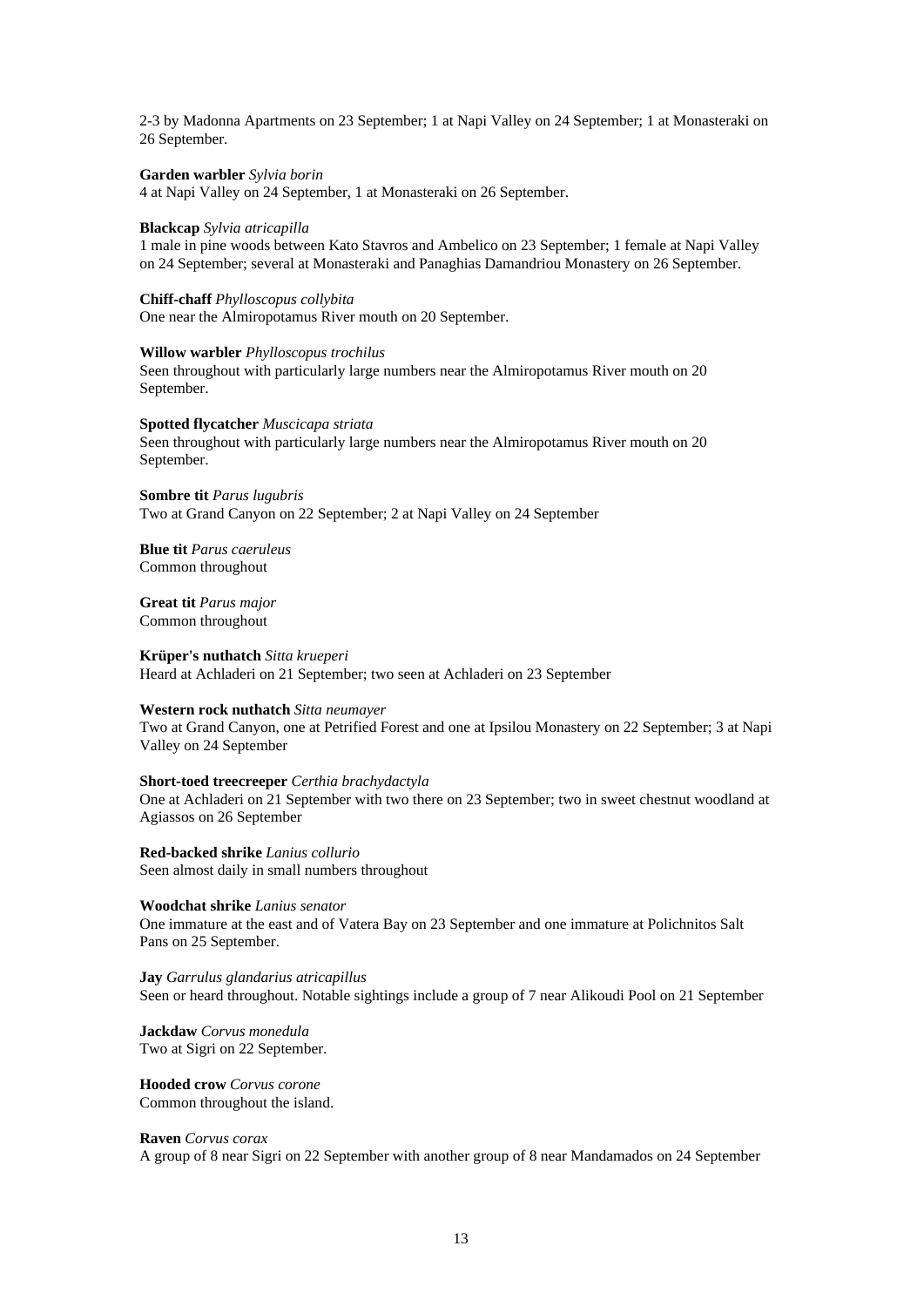**House sparrow** *Passer domesticus* Common throughout the island.

**Chaffinch** *Fringilla coelebs* Common throughout the island.

**Serin** *Serinus serinus* One at the eastern end of Vatera Bay on 23 September; 2 at Agiassos on 25 September.

**Greenfinch** *Carduelis chloris* One at Vatera on 21 September; two at the eastern end of Vatera Bay on 23 September

**Goldfinch** *Carduelis carduelis* Two near Sigri on 22 September; several at Monasteraki on 26 September.

**Linnet** *Carduelis cannabina* One near Achladeri on 23 September

**Cirl bunting** *Emberiza cirlus* One at the eastern end of Vatera Bay on 23 September; around 6 in the Napi Valley on 24 September

**Total – 91 species**

#### **Amphibians & reptiles**

**Marsh frog** *Rana ridibunda* One in spring at Monasteraki on 26 September

**Balkan terrapin** *Mauremys rivulata* Numerous at the mouth of the Almiropotamus River on 20 September

#### **Starred agama** *Agama stellio*

Several seen between Skala Sikiminias and Kagia on 24 September

#### **Green lizard** *Lacerta viridis*

Singles at the eastern end of Vatera Bay on 23 September and Petra Reservoir on 24 September.

#### **Lizard sp.**

Many unidentified small lizards seen. Some may have been Balkan wall lizard, others juvenile green lizards.

**Dice snake** *Natrix tessellata* One dead hanging from fence at Polchnitos Salt Pans on 22 September.

#### **Butterflies**

**Swallowtail** *Papilio machaon* 1 at Petrified Forest Museum on 22 September

**Large white** *Pieris brassicae* Several in cabbage plots near Agiassos on 25 September

**Clouded yellow** *Colias crocea* One at Petra Reservoir on 24 September

**Painted lady** *Vanessa cardui* Seen daily. Commonest butterfly on the wing.

**Red admiral** *Vanessa atalanta* Seen nectaring on ivy flowers at Agiassos on 25 September

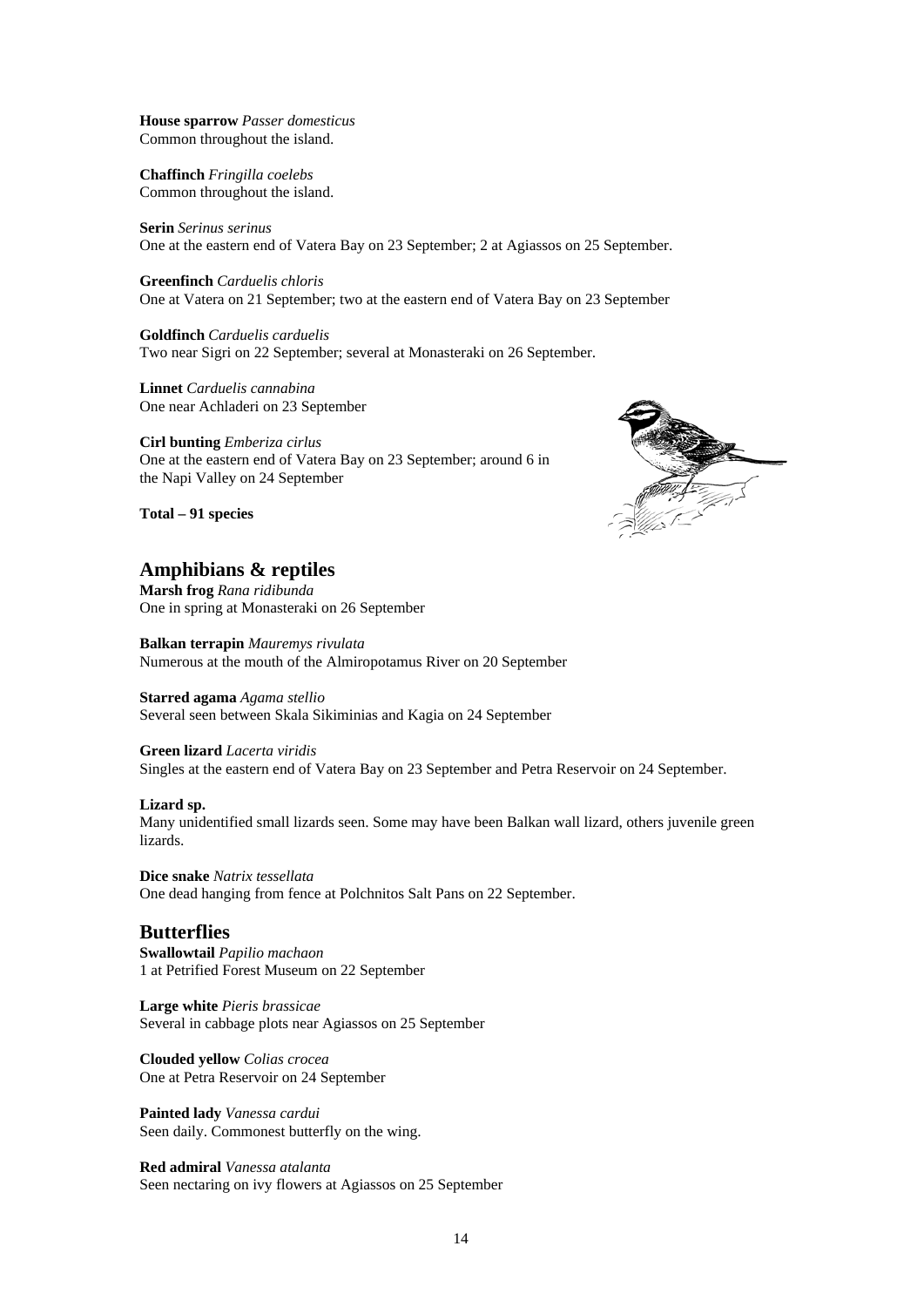**Cardinal** *Argynnis pandora* One worn individual frequenting *Lantana* flowers at Skala Sikaminias on 24 September

**Woodland grayling** *Hipparchia fagi* Several near Achladeri on 23 September

**Grayling** *Hipparchia semele* One at Petra Reservoir on 24 September

**Meadow brown** *Maniola jurtina* Several at Skala Sikaminias on 24 September

**Speckled wood** *Pararge aegeria* Several in the sweet chestnut woodland at Agiassos on 25 September

**Small copper** *Lycaena phlaeas* One at the east end of Vatera Bay on 23 September

**Lang's short-tailed blue** *Syntarucus pirithous* Several at the east end of Vatera Bay on 23 September

**Holly blue** *Celastrina argiolus* Several among the ivy in the sweet chestnut woodland at Agiassos on 25 September

**Common blue** *Polyommatus icarus* One at Petra Reservoir on 24 September

#### **Moths**

**Convolvulus hawkmoth** *Agrius convolvuli* One in Vatera on 24 September

#### **Other insects**

**Red-veined darter** *Sympetrum fonscolombii* Commonest dragonfly on the wing. Seen in most open lowland habitats, regardless of presence of water

**Egyptian locust** *Anacridium aegyptium* One at Skala Sikaminias on 24 September

**Red-winged grasshopper** *Oedipoda germanica* Seen in most open habitats

**Blue-winged grasshopper** *Oedipoda caerulans* Seen in most open habitats

**Cricket** *Gryllus* sp. Heard nightly in Vatera. Two captured at Maria's on 24 September. Identification not 100% but probably field cricket *Gryllus campestris*

**Praying mantis** *Iris oratoria* 1 at Monasteraki on 26 September

**Violet carpenter bee** *Xylocarpus violacea* One at Agiassos 25 September

#### **Mammals**

**Bat sp**. Seen nightly at Vatera. Species unknown.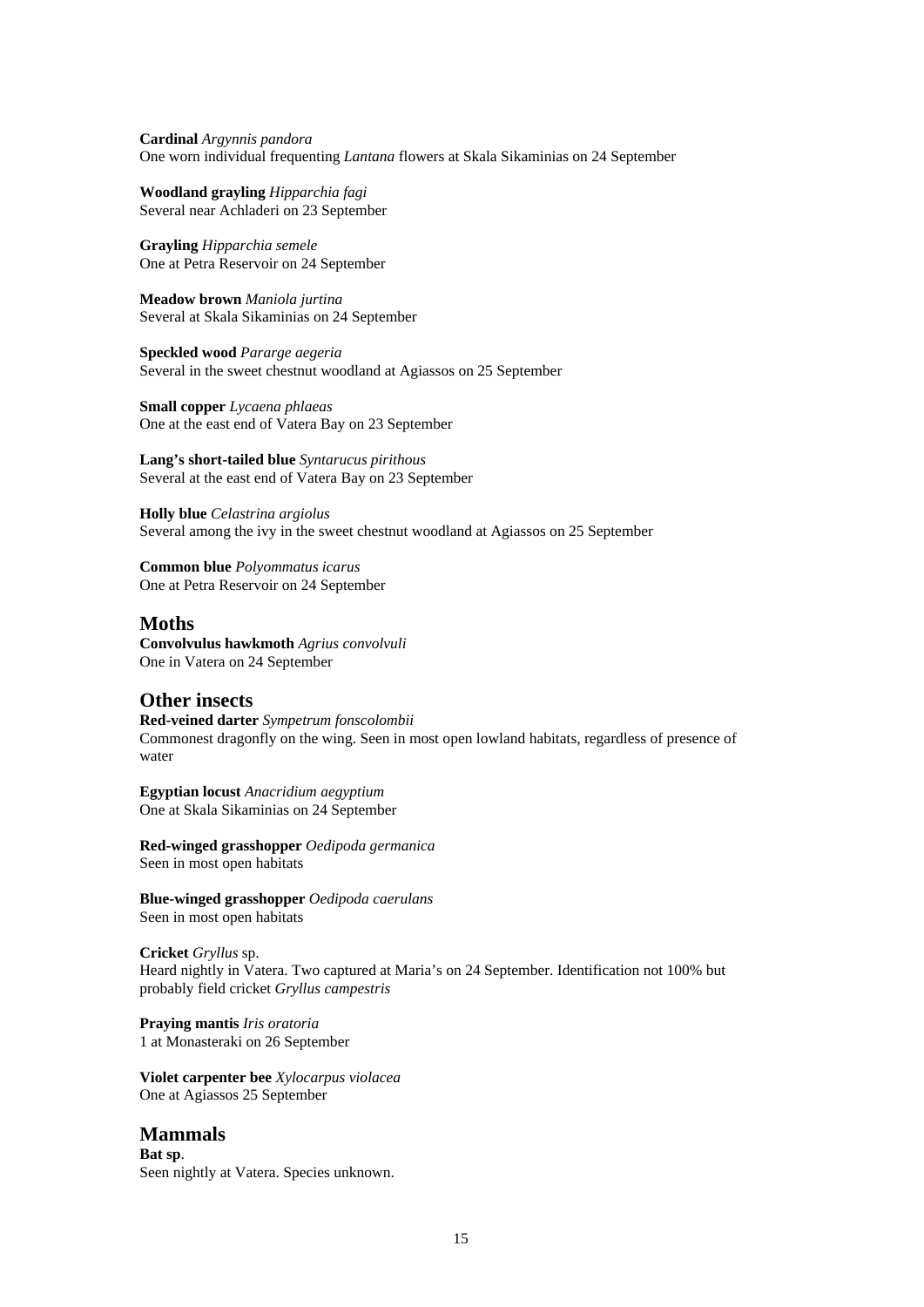#### **Persian squirrel** *Sciurus anomalus*

Singles near Achladeri on 21 September, near Kato Stavros on 23 September, at Agiassos on 25 September and en route to Mytilene on 27 September

**Red fox** *Vulpes vulpes* Several road casualties

#### **Beech marten** *Martes foira*

Road casualty near Moria on 20 September

#### **Plants**

Common plants from northern Europe generally omitted.

#### **Trees and shrubs (except those noted in families below)**

**Calabrian pine** *Pinus halepensis* ssp. *brutia* The trees in the pine forest to the east of Kalloni Bay confirmed by Dirk Raes to be *Pinus halepensis brutia*. **Italian cypress** *Cupressus sempervirens* Frequent and widespread; in both its 'normal' and columnar ('funeral cypress') forms. **Sweet chestnut** *Castanea sativa* The dominant tree above Agiassos, 9 April. **Kermes oak** *Quercus coccifera* Evergreen, with small holly-like leaves. A frequent component of the garrigue. **Valonia oak** *Quercus aegilops* Its acorn cups are unmistakable – large, with thick, flattened re-curved scales. Abundant in the 'Grand Canyon' area, west of Vatoussa, 10 April. **Gall oak** *Quercus infectoria* Its pale foliage contrasts with that of *Q. aegilops*. Also present in the 'Grand Canyon' area, west of Vatoussa, 10 April. **Downy oak** *Quercus pubescens* **Holm oak** *Quercus ilex* **Hornbeam** *Carpinus orientalis* **Fig** Ficus carica **Oriental plane** *Platanus orientalis* **Oleander** *Nerium oleander* subsp. *oleander* **Joint-pine** *Ephedra fragilis*

#### **Fathen family**

**Glasswort** sp. *Salicornia* sp. Skala Polichnitos Saltpans, 8 April. **Sea purslane** *Halimione portulacoides* Skala Polichnitos Saltpans, 8 April.

#### **Aizoon family Red hottentot fig** *Carpobrotus acinaciformis*

#### **Peonies Peony** *Paeonia mascula subsp. arietina*

#### **Poppies**

**Yellow-horned poppy** *Glaucium flavum* Vatera beach.

#### **Rose family**

**Mediterranean salad burnet** *Poterium verrucosum* [*Sanguisorba minor* ssp. *magnolii*] **Thorny burnet** *Sarcopoterium spinosum* A widespread, frequently dominant component of the garrigue. **Almond-leaved pear** *Pyrus spinosa* (*Pyrus amygdaliformis*) Common and widespread.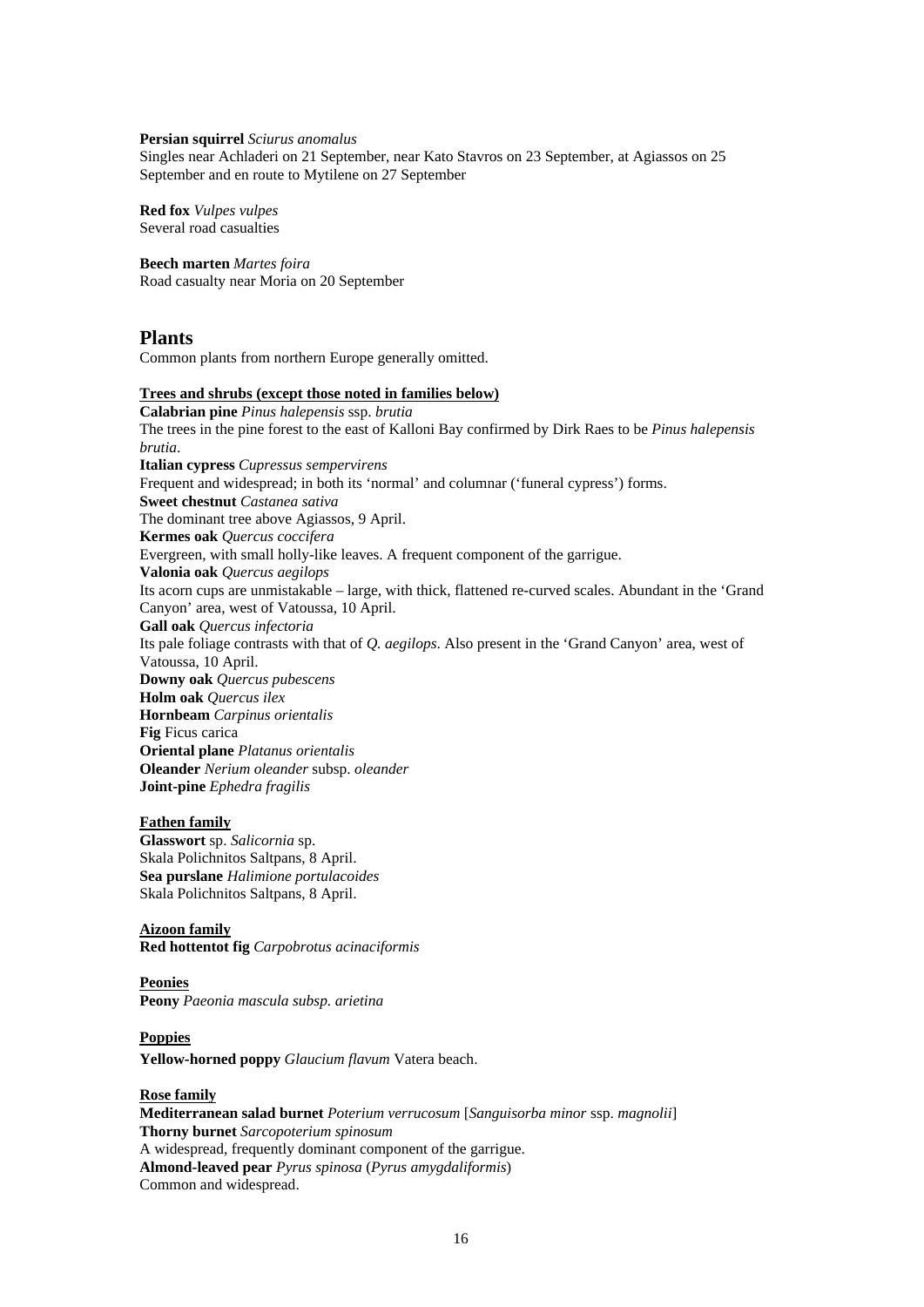**Pea family False acacia** *Robinia pseudacacia*

**Spurges Narrow-leaved glaucous spurge** *Euphorbia rigida* **Greek spiny spurge** *Euphorbia acanthothamnos*

#### **Pistacio family**

**Turpentine tree** *Pistacia terebinthus* A frequent component of maquis. **Mastic tree** *Pistacia lentiscus* A frequent component of maquis.

**Mallows Common mallow** *Malva sylvestris*

**Rockrose family** *Hypericum empetrifolium* Vatera beach

#### **Umbellifers – carrot family**

**Thorow-wax** sp. *Bupleurum* sp. (Or **Perfoliate alexanders** *Smyrnium perfoliatum?*) **Sea holly** *Eryngium maritimum* **Giant fennel** *Ferula communis* subsp. *communis* Conspicuous along many roadside verges. **Fennel** *Foeniculum vulgare* **Rock samphire** *Crithmum maritimum*

**Primrose family** *Cyclamen sp.* Flowering cyclamen at Agiassos were probably *Cyclamen hederifolium*

#### **Thrift family**

**Winged sea lavender** *Limonium sinuatum* Vatera *Limonium graecum*

**Borage family Heliotrope** *Heliotropium europaeum*

**Verbena family Chaste tree** *Vitex agnus-castus* **Lantana** *Lantana camara* **Vervain** *Verbena officianalis*

#### **Composites – daisy family**

**Carline thistle** *Carlina corymbosa* **Fleabane** *Pulicaria dysenterica Cardopatium corymbosum*

#### **Lily family**

**Sea daffodil** *Pancratium maritinum* **Autumn squill** *Scilla autumnalis Colchicum bivonae*

*Grasses, rushes etc*

**Giant reed** *Arundo donax* Introduced. **Common reed** *Phragmites australis* **Reedmace** sp. *Typha* sp.